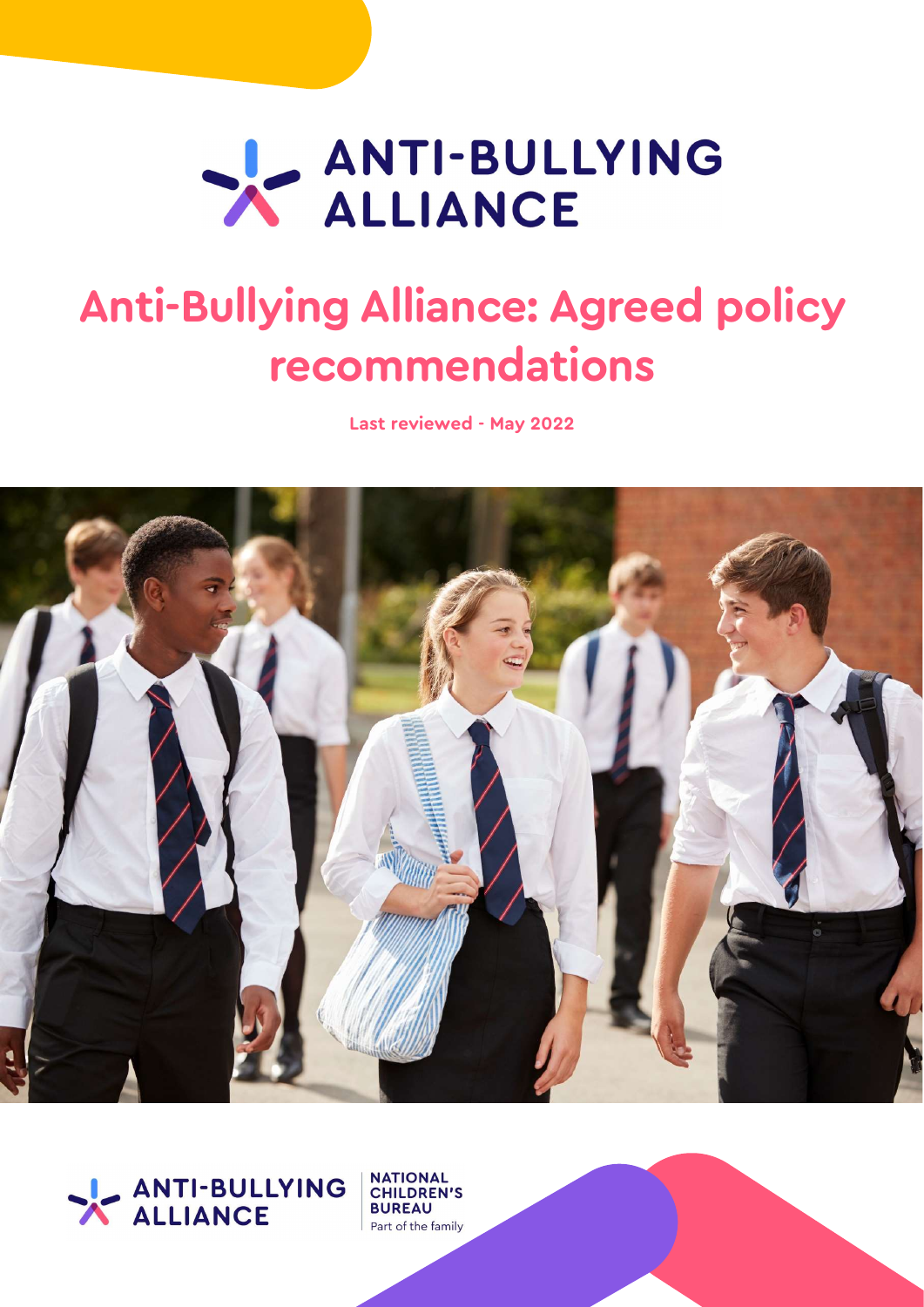### Introduction

There has been little policy activity on bullying since 2010/11 however the government has invested in a series of grant programmes including a series of grants to address homophobic, biphobic and transphobic (HBT) bullying and a series of grants principally on single-theme or issue initiatives aimed at young people or teachers (e.g. Diana Award Ambassadors, United Against Bullying [SEN/disability] programme) which are valuable and welcome. In 2021, a new series of grants were established and plan to be funded until September 2024.

The following policy recommendations have been developed by the Anti-Bullying Alliance through our Advisory Group, which consists of NSPCC, Ditch the Label, NASUWT Teacher's Union, Red Balloon, the National Children's Bureau, Nottingham Trent University, Childnet, Kidscape, Mencap and Wandsworth Borough Council.

## Current Government activity relevant to bullying:

- **Schools Bill<sup>1</sup>** and White Paper<sup>2</sup>: The Bill has just entered Parliament and provides the legislation required to make the Schools White Paper a reality. It includes the following elements related to bullying:
	- **EXP** Home education register<sup>3</sup>: government committed to introduce legislation to require LAs to keep a register of those being electively home educated
	- Legislation to bring into force new statutory guidance on attendance, including a requirement for every school to publish a clear attendance policy to improve support

As well as the Bill, there are also elements of the White Paper that are non-legislative and relevant to bullying:

- Starting an annual behaviour survey and 'better national data system'
- 500,000 teacher training and development opportunities by 2024, giving all teachers and school leaders access to world-class, evidence-based training and professional development at every stage of their career
- Implementation of statutory relationships, health and sex education: We have written a round up on the elements pertinent to bullying<sup>4</sup>
- Exclusions and behaviour guidance review<sup>5</sup> we have responded to the consultation on the latest changes

**NATIONAL** 

**BUREAU** 

**CHILDREN'S** 

4 https://anti-bullyingalliance.org.uk/tools-information/all-about-bullying/whole-school-and-setting-approach/curriculum

bullying



 $\overline{a}$ 1 https://bills.parliament.uk/bills/3156

<sup>2</sup> https://www.gov.uk/government/publications/opportunity-for-all-strong-schools-with-great-teachers-for-your-child

<sup>3</sup> https://www.cypnow.co.uk/news/article/dfe-confirms-plans-for-elective-home-education-register

<sup>5</sup> https://anti-bullyingalliance.org.uk/tools-information/all-about-bullying/whole-school-and-setting-approach/exclusions-and-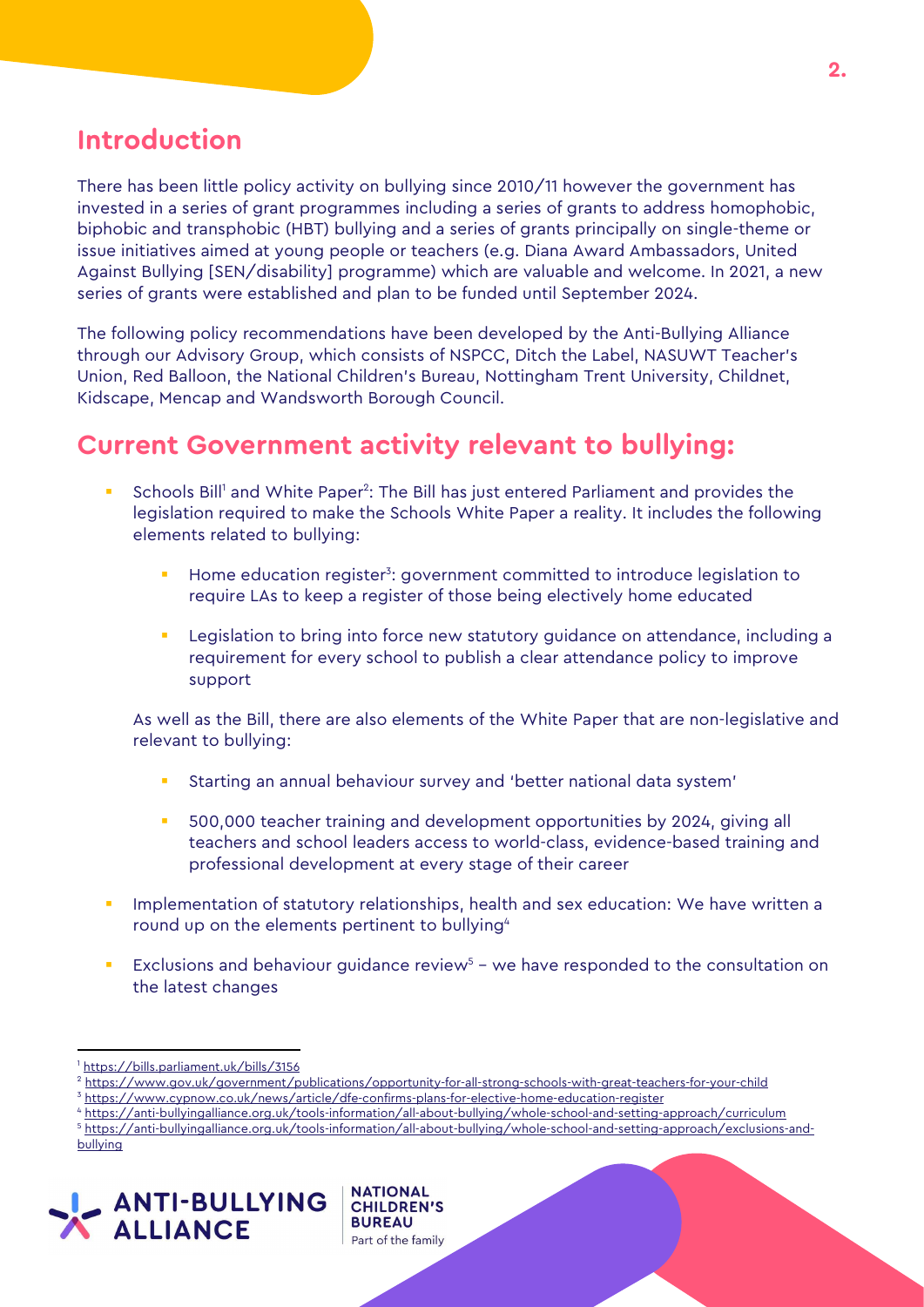**•** Mental health and wellbeing plan<sup>6</sup>: discussion paper and call for evidence - consultation open and AG to decide if we should respond

3.

- **DIMI** Conline Safety Bill<sup>7</sup>: ABA currently sit on the Children's Charities Coalition for Internet Safety (CHIS)<sup>8</sup> and are in support of NSPCC's<sup>9</sup> and Childnet's work on the Bill.
- Home to School Transport guidance consultation<sup>10</sup> still awaiting a response to this consultation which closed in 2019
- **Behaviour Hubs<sup>11</sup> DfE Programme**
- Senior Mental Health Leads in School Training programme<sup>12</sup>: DfE grant programme training senior leads in schools to meet its ambition of a lead in every school by 2025.

# Our agreed policy recommendations

Children who are especially at risk of bullying

- There are groups that are significantly more likely to experience bullying in their childhoods than other young people.
- Recommendation 1: We would like to see the government funding anti-bullying activity and focusing on those most at risk including those with SEN/D, looked after children, young carers, those who are or are perceived to be LGBT, those in receipt of Free School Meals, sexist and sexual bullying, appearance targeted bullying, and racist and faith targeted bullying.
- There is growing evidence that children on free school meals are more likely to experience bullying.
- Recommendation 2: The government should conduct research into levels of bullying of children in receipt of Free School Meals<sup>13</sup>.
- Our literature review showed a real lack of recent research about racist and faith targeted (R&FT) bullying. It also showed that we acknowledge that what research there is shows significant variations in experience of different ethnicities and faiths.
- Recommendation 3: The government should commission research relating to bullying levels by ethnicity and faith, particularly exploring bullying experiences of mixed-race

 $\overline{a}$ 

**NATIONAL** 

**BUREAU** Part of the family

**CHILDREN'S** 

<sup>13</sup> https://anti-bullyingalliance.org.uk/aba-our-work/news-opinion/government-research-reports-1-5-secondary-pupils-have-beenbullied-past



<sup>6</sup> https://www.gov.uk/government/consultations/mental-health-and-wellbeing-plan-discussion-paper-and-call-for-evidence 7 https://bills.parliament.uk/bills/3137

<sup>8</sup> http://www.chis.org.uk/

<sup>9</sup> https://www.nspcc.org.uk/support-us/campaigns/end-child-abuse-online/

<sup>&</sup>lt;sup>10</sup> https://www.gov.uk/government/consultations/home-to-school-travel-and-transport-statutory-guidance

<sup>11</sup> https://www.gov.uk/guidance/behaviour-hubs

<sup>12</sup> https://www.gov.uk/guidance/senior-mental-health-lead-training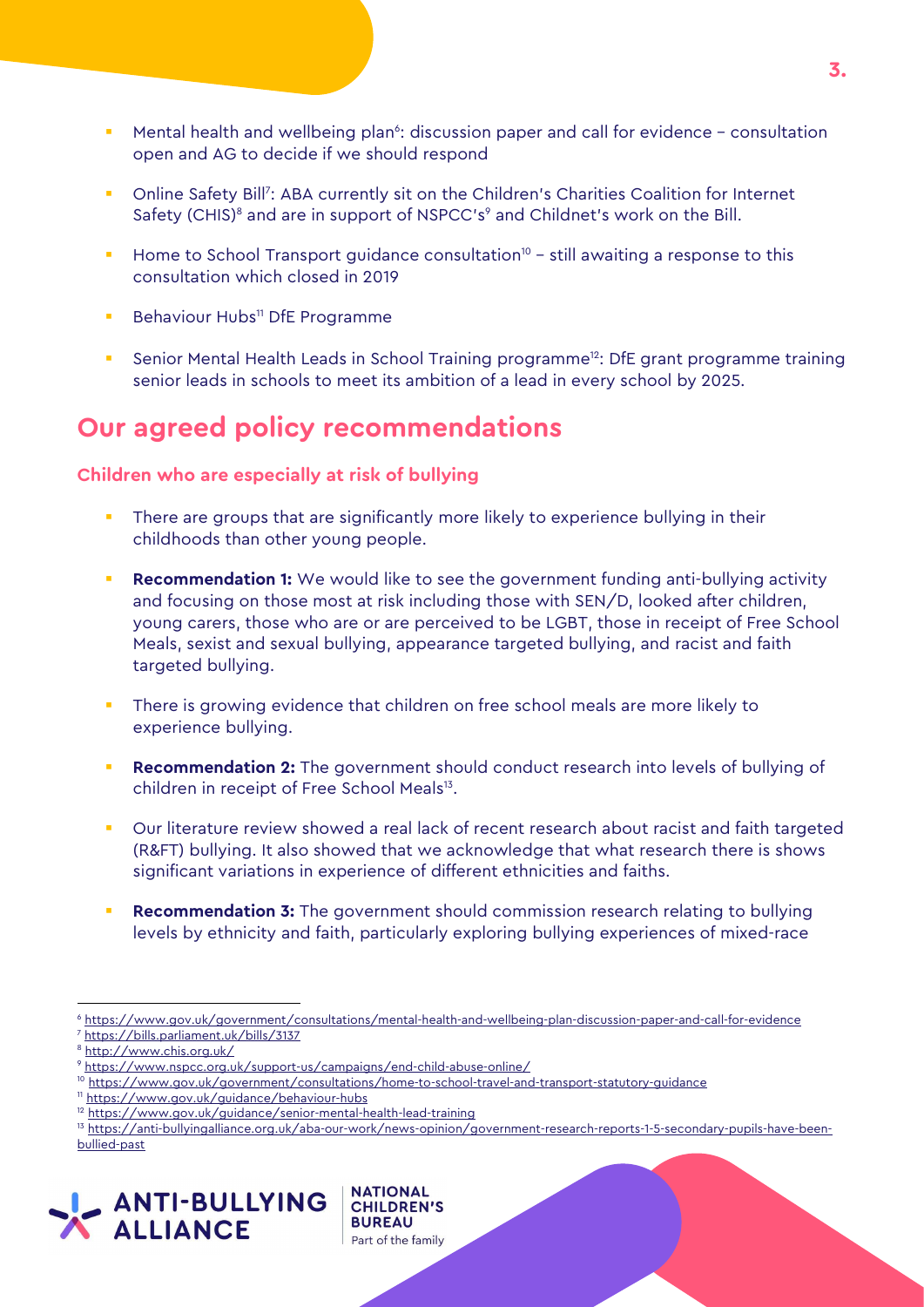CYP, immigrant and refugee CYP, and children who have English as an additional language  $-$  who the available research show may be particularly at risk $u^4$ .

#### Online bullying

 Recommendation 4: Introduction of duties for social media companies to safeguard children and young people from harmful content cyberbullying and better-quality reporting.

#### Mental health and wellbeing

- The government has expressed a desire to train Designated Mental Health Leads in every school in England by 2025. Evidence shows there are strong links between mental health and experiencing bullying<sup>15</sup>
- **Recommendation 5:** Designated leads for mental health in schools and mental health teams should have bullying within their remit and available training.
- GPs and Accident and Emergency Departments are often the first professionals to hear from children about bullying. GPs and Accident and Emergency Departments should have a good understanding of bullying, their safeguarding duties and school's responsibilities so they are better able to support victims of bullying.
- **Recommendation 6:** GPs and other health professionals should be provided with up-todate and accurate information and training relating to how to deal with children and young people who disclose experiencing bullying to them.

#### Accountability

- Recommendation 7: Ensure that all parts of the school system (including independent schools, Academies and free schools) are bound by the same core legislative framework around bullying.
- Currently the legislation states:
	- Maintained schools (S89 School and Inspections Act 2006) says schools
		- Must have measures to prevent all forms of bullying set out within their behaviour policy – some schools do this in a stand-alone anti-bullying policy
		- These measures must be communicated to pupils, staff and parents at least once a year

 $\overline{a}$ 

- bullyingalliance.org.uk/sites/default/files/uploads/attachments/Racist%20and%20Faith%20Targeted%20Bullying%20a%20review %20of%20the%20current%20literature%20-%202020%20FINAL%20REBRAND.pdf
- 15 https://anti-bullyingalliance.org.uk/aba-our-work/news-opinion/government-research-reports-1-5-secondary-pupils-have-beenbullied-past





<sup>14</sup> https://anti-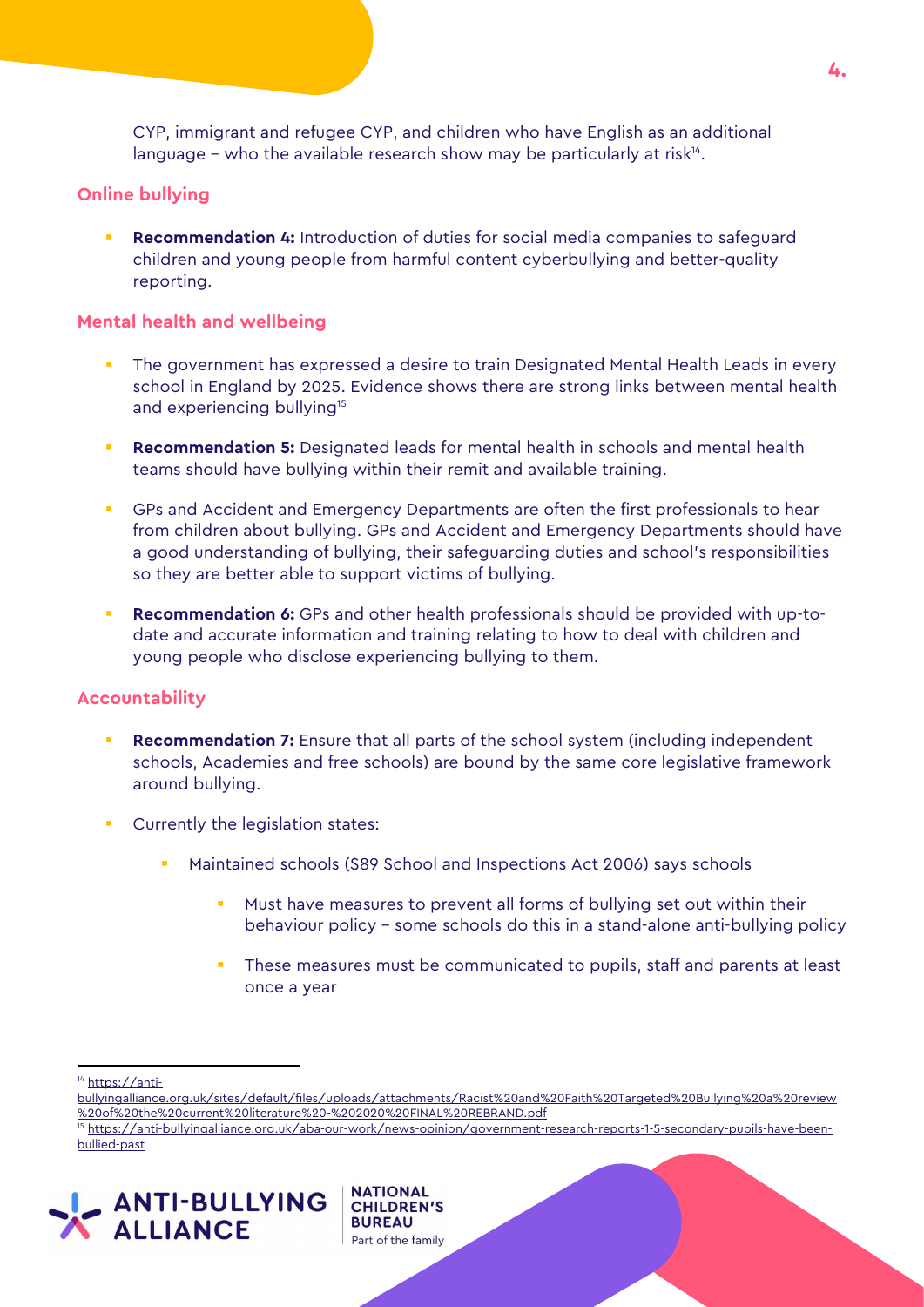- Young people should be involved in writing this
- Academies, free schools and independent schools (Independent School Standards (England) Regulations 2012) says proprietors are required to have an effective antibullying strategy drawn up and implemented.
- **Recommendation 8:** Ofsted inspectors should receive anti-bullying training and as a minimum understand what bullying is.
- It is estimated that 12,000 children are moved to different schools due to the bullying they experience<sup>16</sup>. We estimate that 16,000 children are off school at any one time due to the bullying they experienced<sup>17</sup>. Absence data collected termly by the Department for Education contains a large number of 'other unauthorised absence'. ABA believes that a number of these reasons may be for bullying<sup>18</sup>. There is very little accountability within school absence data reporting and when a child is removed from school role taking into account how the school has dealt with the bullying that has taken place.
- Recommendation 9: We believe that each time a child is removed from a school role due to experiencing bullying, this should trigger an investigation into what has happened.
- Recommendation 10: School absence records should record bullying as a reason for children being absent from school. Ofsted inspections should be triggered when these absences are high.

#### Whole school approach

- Teachers are not currently required to undertake any anti-bullying training as part of their Initial Teacher Training.
- **Recommendation 11:** Initial Teacher Training should include how to prevent and respond to bullying as a core element.
- Schools are not required to have lead members of staff or governors responsible for their anti-bullying strategies.
- Recommendation 12: There should be a senior member of school staff (perhaps through the designated mental health in schools lead) who is responsible for a whole-school approach to promoting preventing and responding to bullying, in a similar manner to a SENCo.
- Recommendation 13: There should be an appointed school governor who is responsible for a whole-school approach to bullying.

**NATIONAL** 

**BUREAU** Part of the family

**CHILDREN'S** 

 $\overline{a}$ 

<sup>16</sup> https://www.dailymail.co.uk/news/article-2485397/Bullies-force-12-000-pupils-year-to-new-schools.html

<sup>17</sup> https://www.natcen.ac.uk/media/22457/estimating-prevalence-young-people.pdf

<sup>18</sup> 16,000 pupils aged 11-15 absent from school each day where the primary reason for them missing school is bullying – NATCEN 2011 http://www.natcen.ac.uk/media/22457/estimating-prevalence-young-people.pdf